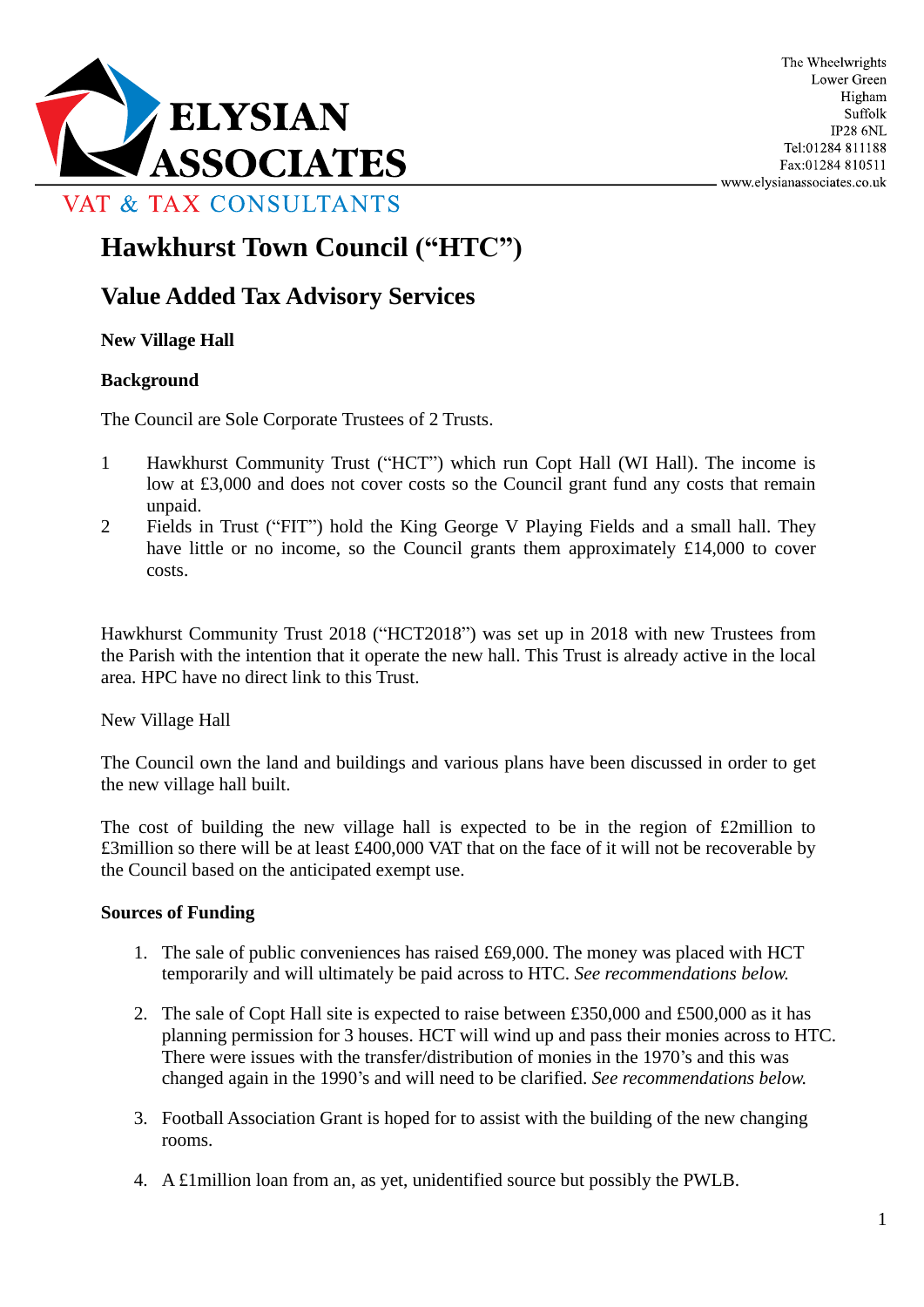

- 5. Legacies left to the Trusts.
- 6. Section 106 monies Tunbridge Wells District Council are holding some funds but will not release the monies until Planning Permission is granted.

### **Current VAT recovery position**

HTC are currently using the VAT 126 claim procedure to make claims for the recovery of VAT incurred on their non-business activities.

*See Appendix 4 for more detail of the VAT 126 regime.*

#### **VAT issues**

The VAT issues falling out of this project are many and varied.

Option 1 - Take no further action to mitigate VAT recovery

If nothing is done to mitigate the VAT incurred on the new village hall, a further £400,000 to £600,000 will have to be found to fund the project from either grants or loans and doing this can take time.

By doing nothing with regard to VAT recovery, it leaves HTC with a VAT paid building, but ongoing VAT recovery would have to be considered on the upkeep of the building.

If the Members decide to accept the current position, VAT of approximately £400,000 plus will be recoverable only to the extent that taxable supplies are made in the building as the majority of the supplies will be exempt room hire and exempt sporting lets.

We cannot see that any taxable supplies would be made in the new village hall ordinarily although HMRC has recently accepted that local authorities need not be forced to standard rate their leisure activities but can now make the choice between exempt leisure (no VAT recovery) or standard rated leisure activities (full VAT recovery). This decision has partial exemption implications that we cover later in this document.

#### *See Appendix 2 for notes on Partial Exemption*

#### Option 2 - A zero rated village hall

A Charity can obtain a zero-rated village hall whereby the main contractor will not charge VAT on his services but, in this instance, HCT2018 will have no money with which to build the hall and moving money from one entity to another can cause serious VAT and legal problems.

There are a number of conditions that must be met primarily in the way the hall is used and operated.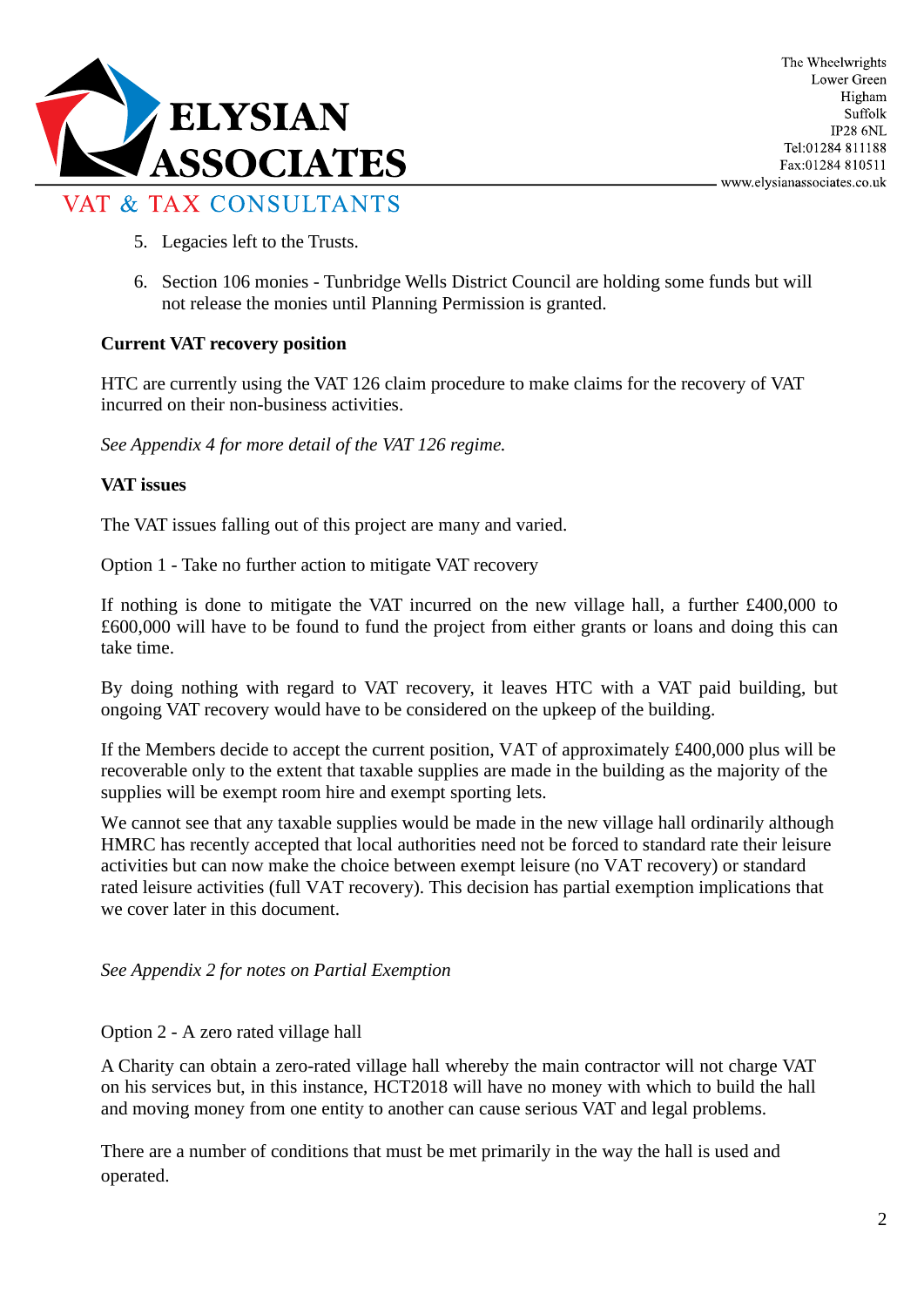

#### *See Appendix 3 for more detail*

Option 3 - HTC manage the building themselves

Once the construction of the new village hall was completed HTC would need to look at the ongoing VAT recovery position.

VAT liabilities of supplies being made in the new village hall are:-

### Exempt supplies

If HTC were to manage the village hall itself and hire it out to various users, both the rental of the Centre and the rental of a room is exempt under current legislation *VATA 1994 Schedule 9 Group 1 (Land)* under the same rules as land but the provision of sporting activities is also exempt under *VATA 1994 Schedule 9 Group 10 (Sport).*

However, for some years local authorities were excluded from the exemption and told by HMRC to charge VAT on their leisure activities. Since the *London Borough of Ealing* took a case to Tribunal HMRC have had to accept that they were incorrect and have now given local authorities a choice.

Standard rated

The rental of the village hall for children's birthday parties and wedding receptions however do not fall under any of the exemptions because there will be further additional facilities rented along with the room such as lighting and acoustic equipment. This makes the supply standard rated for VAT purposes.

HTC would have to VAT register based on these supplies.

Non-business supplies

In addition, a small percentage of the VAT incurred would be able to be recovered if we could show that the new facilities include some own non-business usage ie occupation by HTC. This may be Council meetings or any toilet facilities available to the public as this would also be nonbusiness for VAT purposes.

Option 4 - Opt to Tax the building HTC operates the Centre itself (no third party lease)

HTC could decide to Opt to Tax the new village hall and still manage the bookings itself. This would mean that any room hire would be VATable, and the provision of sporting activities would be exempt or standard rated. Block bookings, however, would become standard rated. Charging an additional 20% VAT to the customer will increase the prices and may mean that the use of the Centre is reduced.

HTC may want to consider holding the prices and only increasing them slowly over a period of time with HTC in effect subsidising the VAT until prices increase to match the additional VAT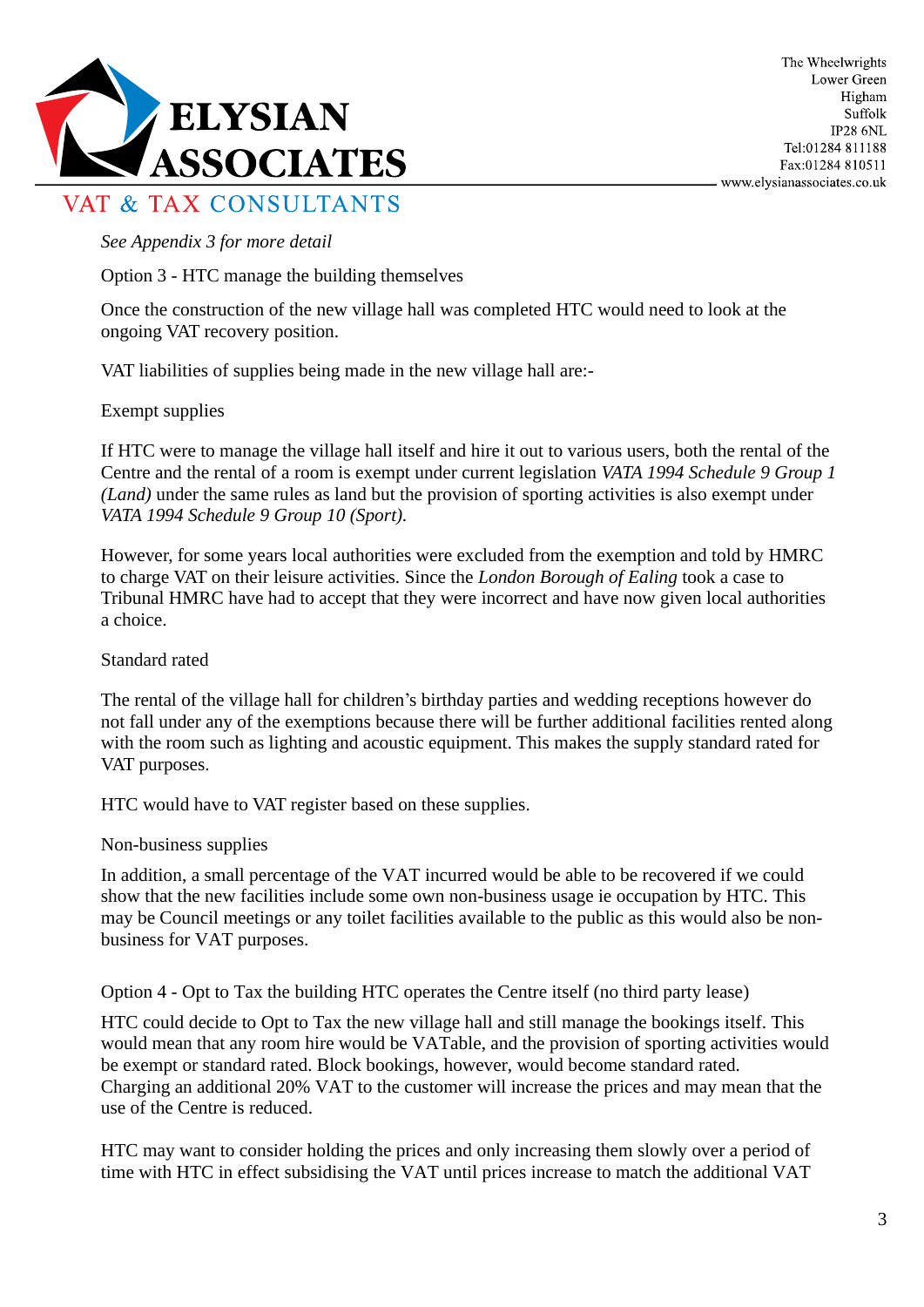

charge. VAT would be taken out of the income rather than added to the prices. If HTC held the £400,000 VAT in the bank for the duration of the Option to Tax ie 20 years, HTC could allocate £20,000 per year to supporting the increased VAT costs by which time with price increases the prices plus VAT should have caught up.

Option 5 - Granting a lease to a third party such as HTC2018

If the decision is made to grant a lease to a third party this needs careful consideration. A lease gives the recipient a right over land or buildings for a certain period of time and for a specified charge.

The granting of a lease in VAT terms can either be non-business when granted for a peppercorn by a local authority, exempt under *VATA 1994 Schedule 9 Group 1 (Land)*, taxable and standard rated using the Option to Tax

### Non-business lease

HTC could undertake and pay for all the works to the buildings recovering the VAT on the basis that it will grant a non-business lease to an unconnected third party. The rent charged to the third party could be no more than a peppercorn. This strategy would enable HTC to recover all of the input tax incurred. It is important to remember that if a non-business lease is granted NO further monies can be received from the lessee either by way of shared costs or payments for insurance or utilities.

Unfortunately, if there is funding coming to HTC from other third party funders there is no doubt that HMRC would seek to treat this money as further consideration for the lease thus changing the VAT liability of the lease from non-business to exempt business. This is something we would seek to avoid.

There are further options available to HTC and these should be carefully considered by the Members.

We would recommend that you do not extend the Option to Tax out over the recreation ground as little capital expenditure is anticipated in the future other than grounds maintenance.

Option 6 - Leasing to a third party - exempt.

If the Centre is leased by HTC to a third party for any sum in excess of a peppercorn the lease falls to be an exempt business activity. This means that whilst HTC would not add VAT to the rental charge no VAT would be recoverable on the anticipated expenditure or on any landlords works undertaken in subsequent years.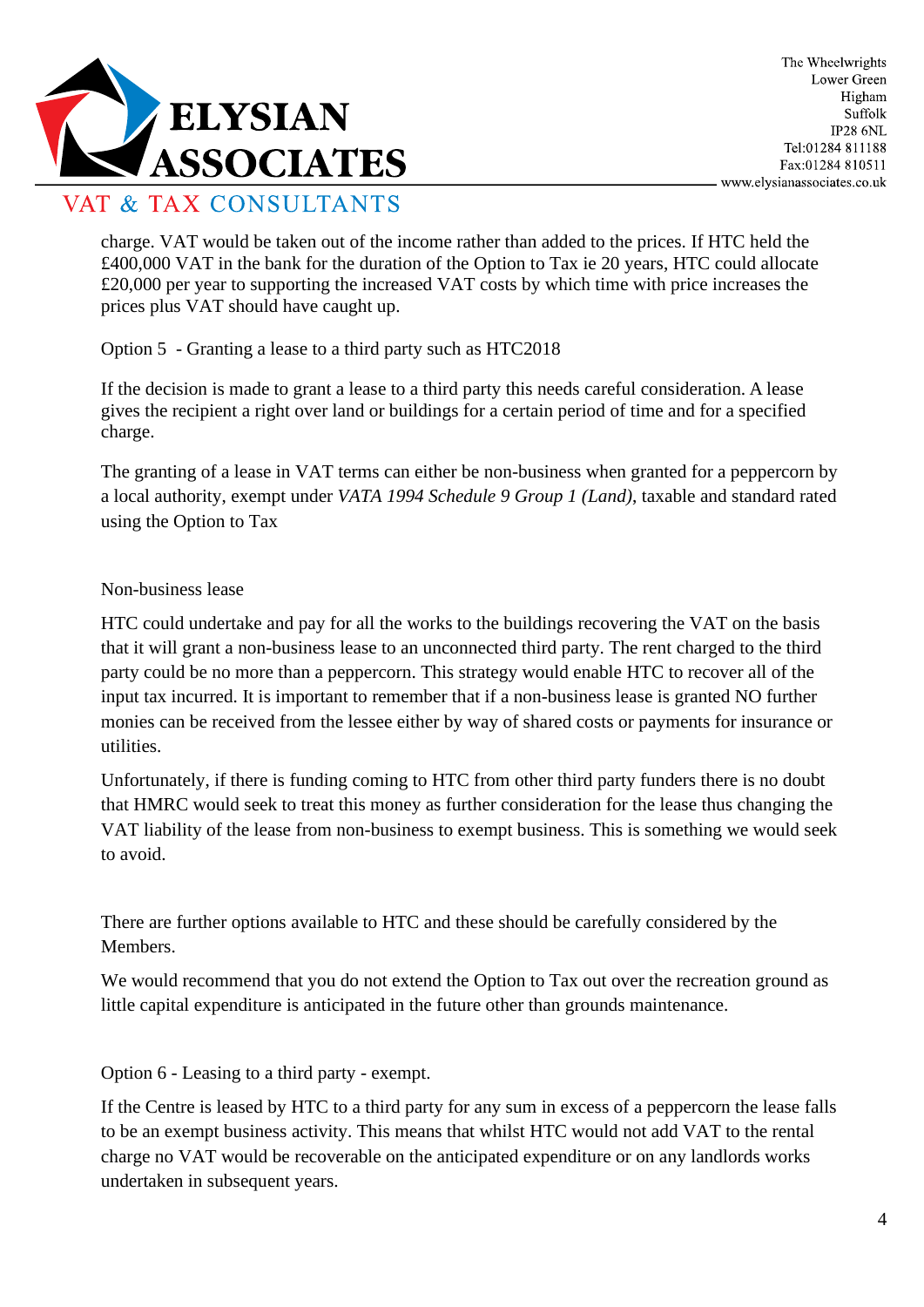

Whilst this is an advantage to the third party lessee it would leave HTC out of pocket by £400,000 approximately.

Option 7 - Opting to Tax a lease – taxable

If HTC granted a lease on the whole building to a third party the granting of the lease is exempt as we mentioned above but there is an opportunity to change this legally by Opting to Tax the lease. In affect by Opting to Tax the building for HPC any transaction relating to the building and the lease itself, is automatically Opted as well and will attract VAT.

An Option to Tax can be made on a building. Opting to tax is a legal process and remains in place for 20 years. The decision to do so is one that is made by Members of the Parish Council and needs careful consideration. Opting to tax changes the supply of exempt land and buildings to standard rated land and buildings. Opting to tax the new village hall will change the VAT liability of activities such as room hire income from exempt to standard rated and will add VAT to all room hire charges.

However, by doing this it will give the result that 100% of the VAT on all the works will become recoverable. This means that HTC will not have to find the extra £400,000 VAT costs which up until now have not been budgeted for. It will give HTC the certainty that for the next 20 years there will be no VAT cost on the maintenance of the buildings.

Whilst it may seem at first to be a bit extreme to Opt to Tax and add VAT to all income, the actual pricing of the room hire charges is still in the control of lessee. The lessee, will have to pay the VAT charge to HTC and this will increase its costs overall as it is unlikely that the lessee will be VAT registerable. This extra cost will have to be passed on to the local community users.

Dis-application of the Option to Tax.

There is a mechanism by which a charity can dis-apply the Option to Tax and therefore avoid paying VAT on the VATable rental charges made to it. However, the rules are fairly narrow and HMRC will only accept such a dis-application from a charity that can prove its only activities within the premises are wholly non-business for VAT purposes (for example envelope stuffing). If there are non-business activities, then a certificate can be issued to the landlord and the VAT avoided.

*See Appendix 1 attached for further details on Options to Tax.*

#### NNDR

The third-party operator of the pavilion should be a non-profit making entity (for example a Management Committee or a Charity) to enable it to take advantage of NNDR (Rates Relief). The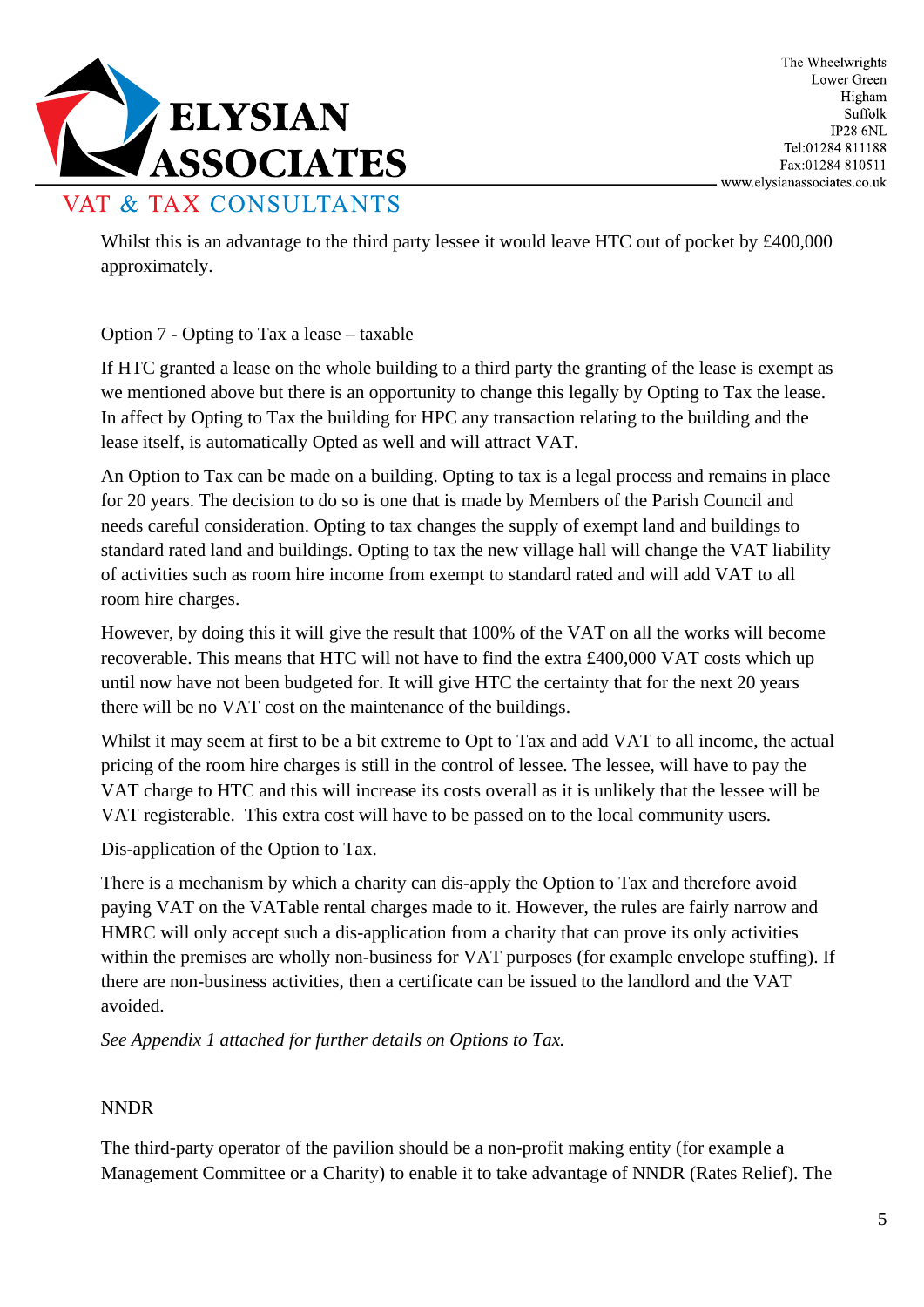

third-party entity would run the new village hall independently from HTC although some HTC Members could be represented on the Board.

#### Summary

HTC could spend between £2million and £3million plus VAT on a new village hall but by taking any one of the following options the result will be,

| 1              | take no action                                              | Minimal VAT recovery                 |
|----------------|-------------------------------------------------------------|--------------------------------------|
| 2              | certify a zero-rated village hall                           | No VAT will be charged by contractor |
| 3              | operation of the hall be HTC                                | Apportioned VAT recovery             |
| $\overline{4}$ | opt to tax and operate it itself as a taxable activity      | <b>Full VAT recovery</b>             |
| 5              | lease to a third party as a non-business activity           | <b>Full VAT recovery</b>             |
| 6              | lease to a third party as an exempt activity                | No VAT recovery                      |
| 7              | opt to tax and lease to a third party as a taxable activity | <b>Full VAT recovery</b>             |

#### Recommendations

We recommend that you take further legal advice in respect of items 1 and 2 in the Sources of Funding paragraph. In this instance we would recommend Janet Turner QC who has a wealth of experience in this field. She can be contacted at [janet.turner@minervachambers.co.uk](mailto:janet.turner@minervachambers.co.uk)

Upon further discussion with HPC we would recommend that HPC register for VAT on the basis that they are making taxable supplies and then take Option 7. This will involve Opting to Tax the new building and adding VAT on the rental charge to HCT 2018.

HPC should hold a Council meeting and Members should agree the way forward and this decision should be clearly included in the minutes of the meeting.

Following the meeting of the Council HPC will have the right to recover any VAT incurred in respect of the new building from HMRC because it has established that there is a clear intention to Opt to Tax the building. Opting to Tax normally takes place once construction commences but it can be done earlier if firm plans are in place and it is deemed necessary.

Until VAT registration is established the old route of VAT recovery via the VAT 126 claim can continue.

### *It should be noted that this report and its Appendices is only applicable to Hawkhurst Parish Council. The information contained within this report and Appendices can only be relied upon*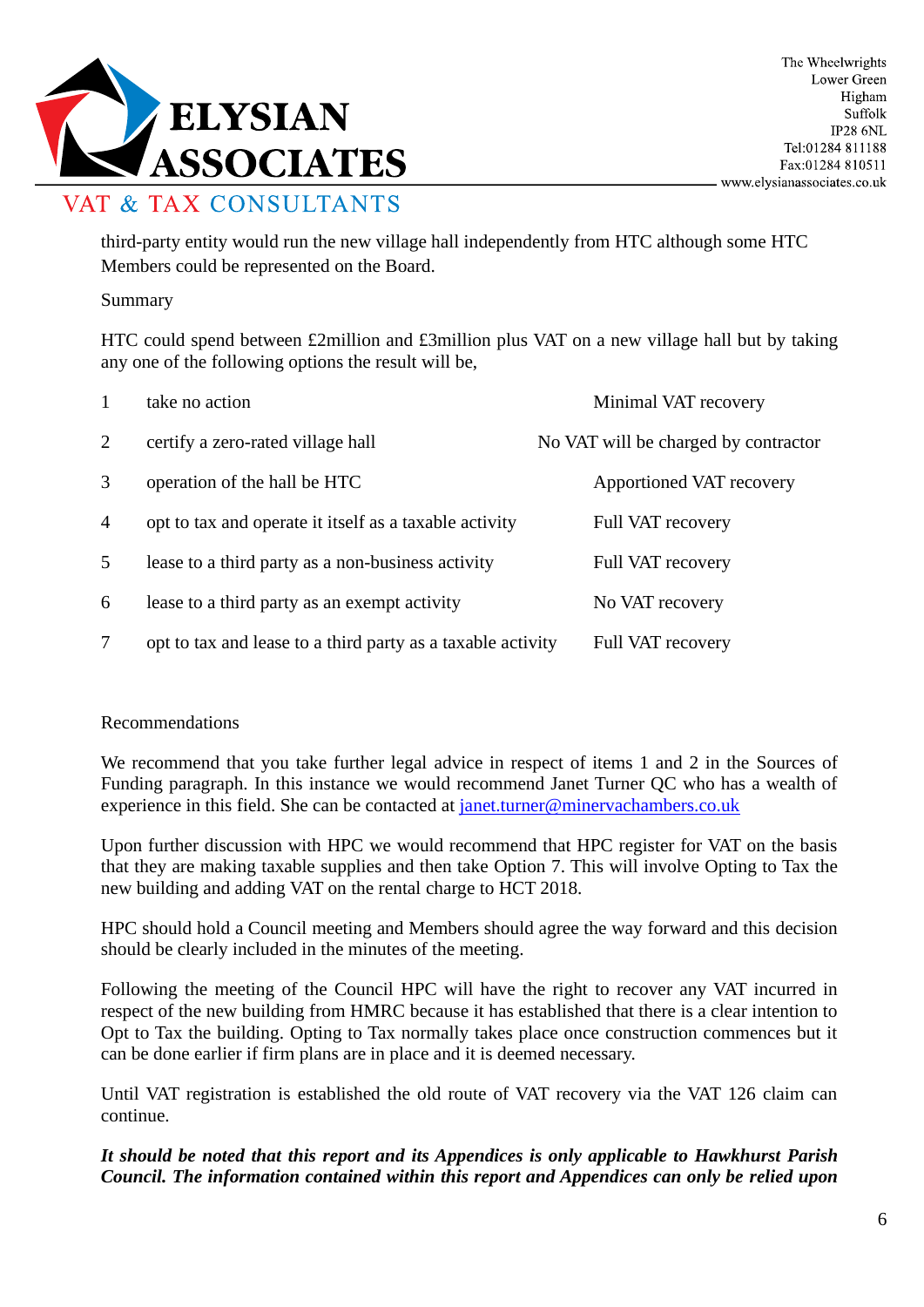

*by Hawkhurst Parish Council because circumstances may not be the same in every case and must therefore be considered on an individual basis by a VAT professional.*

Elysian Associates

3rd August 2020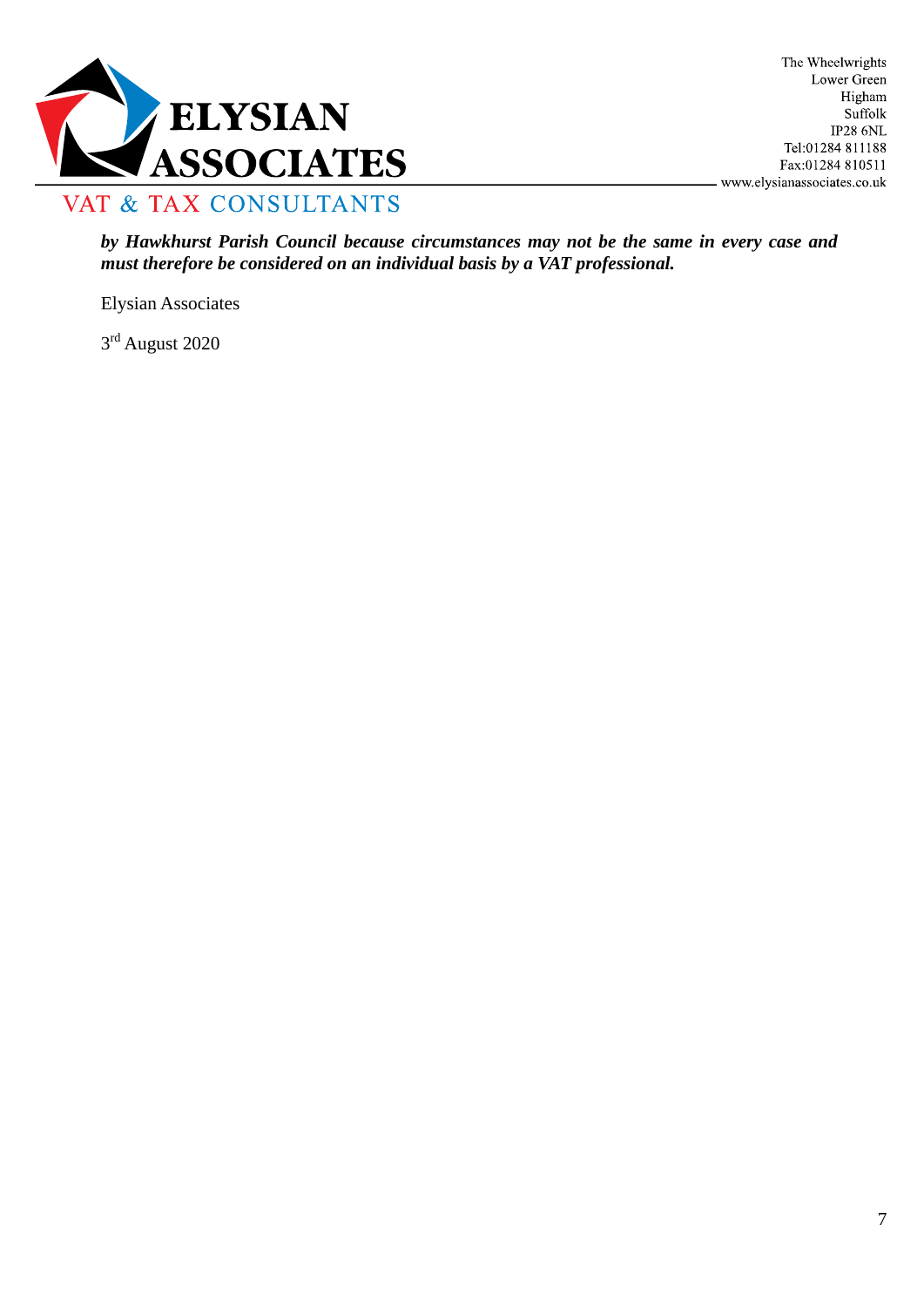

### *Options to Tax*

Supplies of land and buildings, such as freehold sales, leasing or renting, are normally exempt from VAT. This means that no VAT is payable, but the person making the supply cannot normally recover any of the VAT incurred on their own expenses.

However, you can opt to tax land. For the purposes of VAT, the term 'land' includes any buildings or structures permanently affixed to it. You do not need to own the land in order to opt to tax. Once you have opted to tax all the supplies you make of your interest in the land or buildings will normally be standard-rated. And you will normally be able to recover any VAT you incur in making those supplies.

The Option to Tax will remain in place for 20 years.

The option to tax cannot be applied to domestic property.

#### *The law*

The area of VAT law which specifies the supplies of land and buildings that are exempt from VAT is *Group 1 of Schedule 9 to the Value Added Tax Act 1994*. The law detailing the option to tax is found in *Schedule 10 to the Value Added Tax Act 1994*.

Within *Schedule 10* there is a large amount of anti-avoidance legislation which, although aimed at those seeking to obtain a tax advantage, can also catch innocent transactions. The timing of the Option to Tax may also be critical with regard to the recovery of VAT, although because we are at an early stage in the project there will be time to consider the impact of the option to tax in more detail.

*When should I notify the Option to Tax?*

The Option to Tax should be notified via the correct forms, of which there are a number to choose from, within 30 days of the decision being made.

If it is decided that the Option to Tax mechanism is appropriate for this building, then to avoid potential problems, the decision to Opt will have to be taken by you at an early stage and that decision notified to HMRC within the statutory 30 day notification period. The notification is normally made on VAT Form 1614. It is usual to submit a plan showing the proposed location of the building to accompany the Form 1614.

Bearing in mind that until an Option to Tax has been made, all VAT incurred will be deemed to relate to exempt supplies, we would prefer that the decision to Opt is made as soon as possible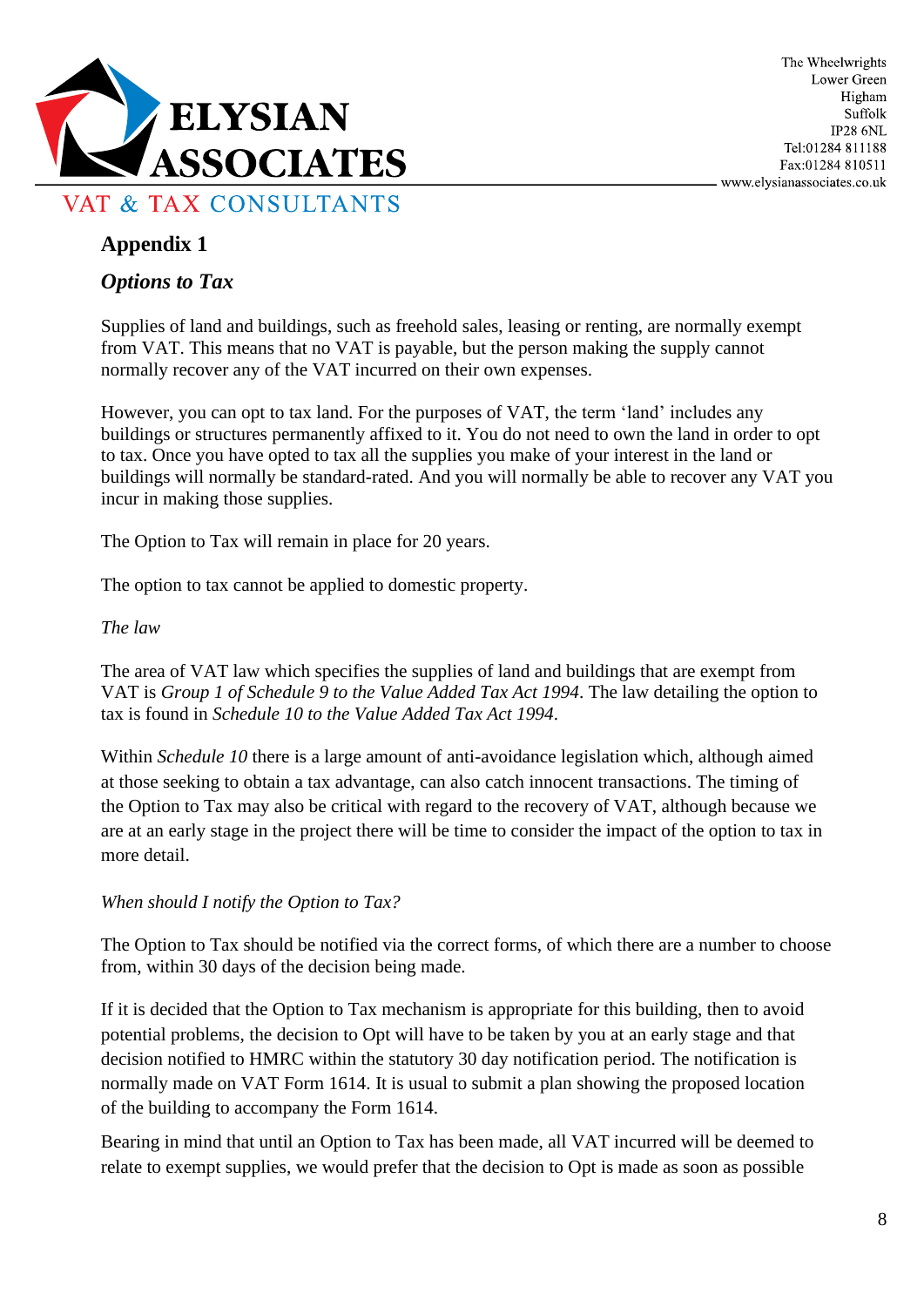

and if possible, at the next Council meeting and notified to HMRC within 30 days of that meeting. If that is done, then the risk of any challenge from HMRC will be minimised.

As the Option to Tax is made an application for VAT registration needs to be submitted in order that HMRC can capture the VAT charged.

### *Do I have to ask permission?*

A local authority has automatic permission, and this is covered in the VAT1614, but any other person would have to apply for permission first before making the legal Option to Tax.

### *What is included in my Option to Tax?*

You are opting to tax land. For the purposes of VAT, the term 'land' includes buildings. When you opt to tax you can specify an area of land or a 'building'. Commonly, you will specify a 'building' because that is the prominent feature of the land.

**•** If you specify a building, the option to tax will continue to apply to the land on which the building stood if the building is demolished and to any future buildings constructed on the land. If you specify land, the option will apply to any buildings on the land and future buildings constructed on the land.

In both circumstances, you can specifically exclude new buildings from the effect of an option to tax if you wish to.

Usually it will be clear what constitutes a 'building', for instance an office block or a factory. However, in some instances the law treats more than one building as being a single 'building' for the purpose of the option to tax. These are:

buildings that are linked, or if not yet built are planned to be linked, and

a complex consisting of a number of units grouped around a fully enclosed concourse, such as a shopping mall.

#### *Will all my Options to Tax always be effective?*

There are some Charities who will be able to provide a certificate to dis-apply a landlords Option to Tax. These charities must be able to demonstrate that their activities are purely and *solely* non business. A charity using a room as an office does not qualify for the disapplication of an option to tax.

If there are business activities (as defined by HMRC) being undertaken on the premises, then VAT will still apply to the rent or room hire charge.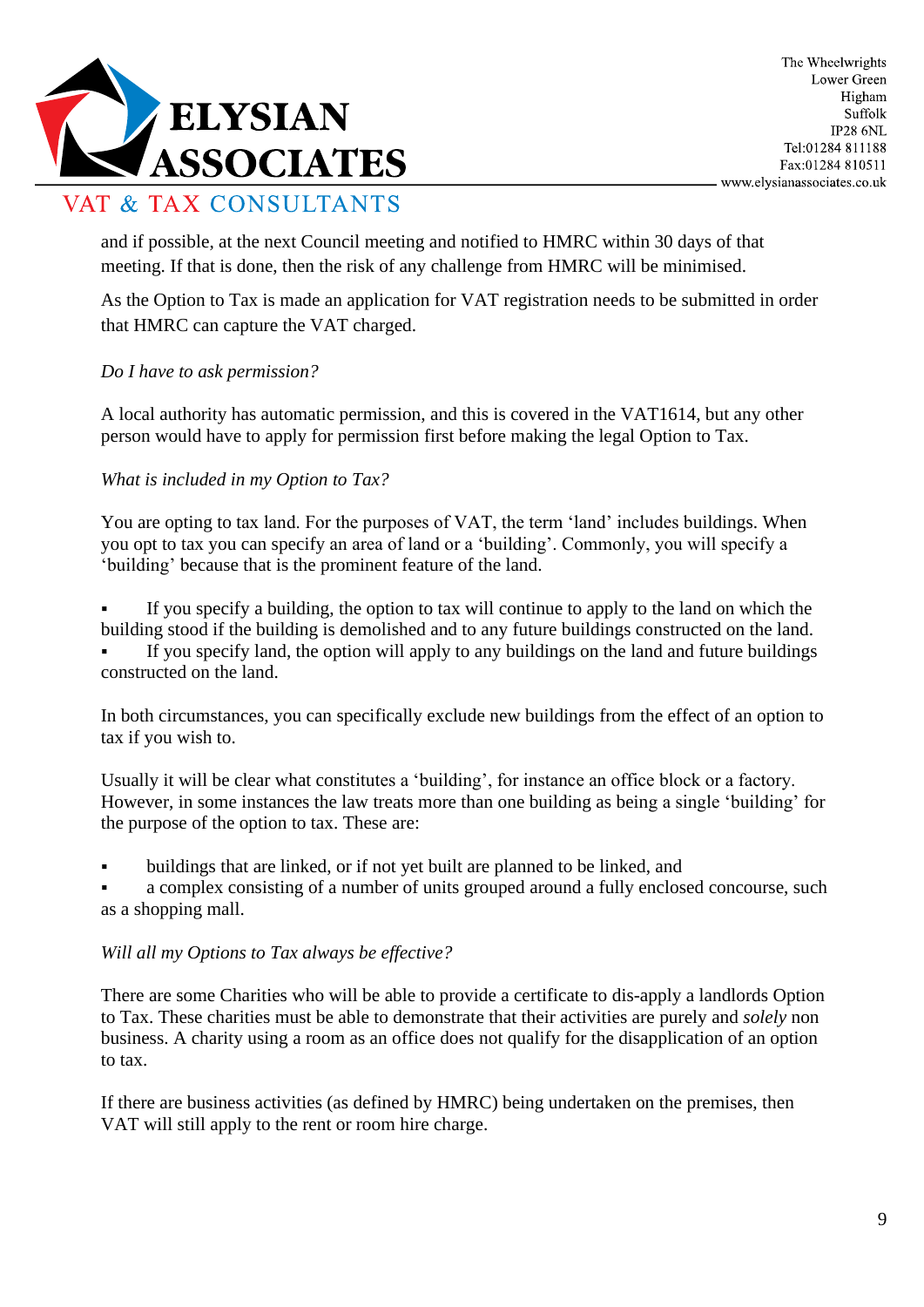

If a charity is able to confirm without any doubt that their activities are non business there may be opportunities for both the landlord and charity to negotiate the position to secure a win/win position for both parties.

#### *Demolition and the option to tax*

An Option to Tax covers the whole building, the land underneath and the land immediately around the building. From 01 June 2008 if a building is demolished or destroyed, any option to tax will still apply to the land on which the building stood and to any future buildings that are constructed on the land.

Elysian Associates

3rd August 2020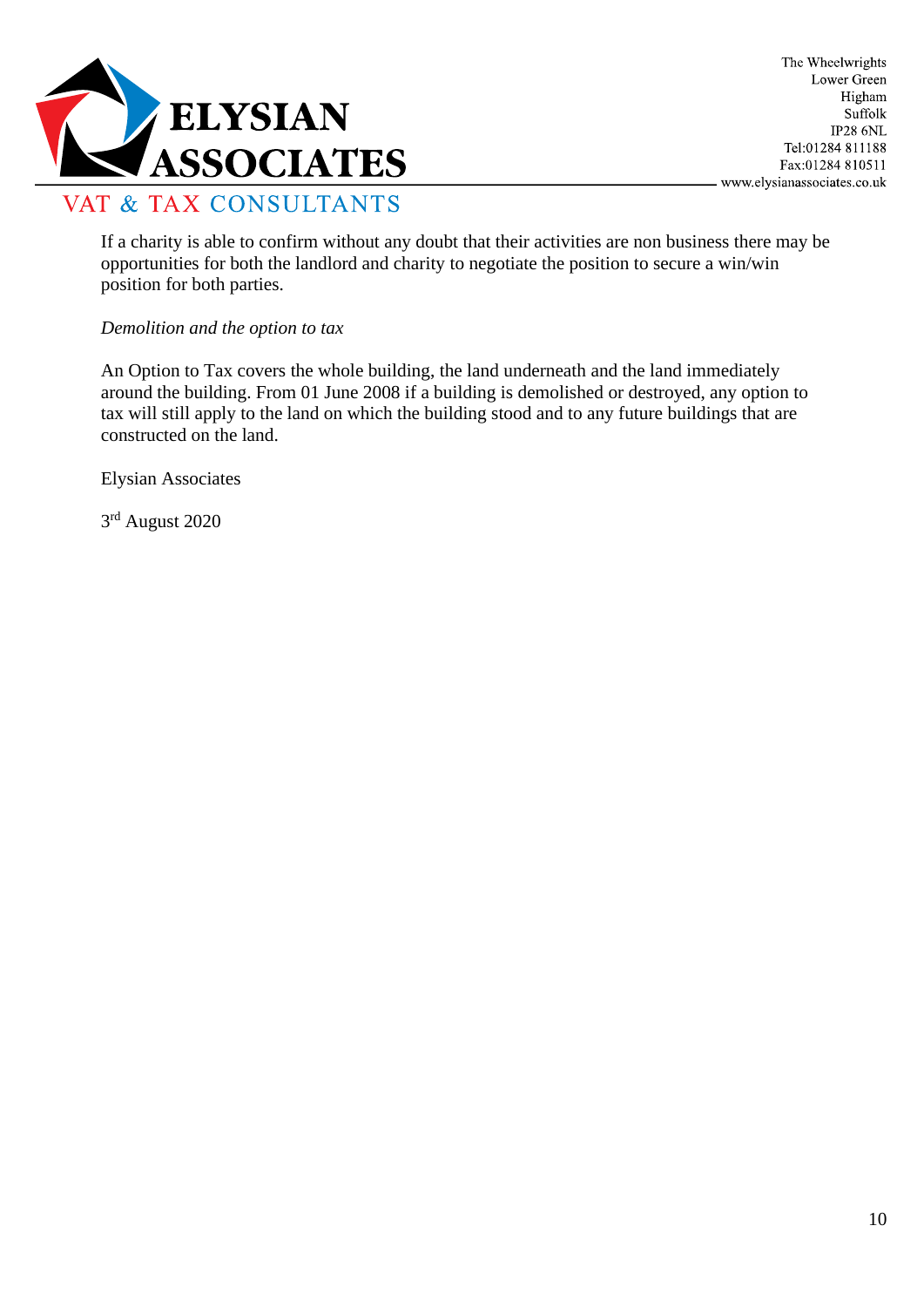

### *Local authorities - VAT registration and partial exemption*

In order to do Partial Exemption, it is necessary to identify all your VAT both on sales and purchases.

Firstly you identify the VAT liabilities of all the activities undertaken by the authority ie whether they are non-business taxable or exempt.

Secondly you identify goods and services supplied to the authority and to categorise all input tax incurred on costs. The categorisation of input tax means allocation of the costs to either the authorities' non-business activities or to its business activities. If it falls into the authorities' business activities, then you have to identify whether those activities is taxable or exempt.

If you have both taxable and exempt activities, then you are partially exempt. The taxable input tax is recoverable but the exempt input tax is not subject to certain de minimis limits.

It is the measurement of exempt input tax that has to be monitored quarterly basis provisionally but again on an annual actual basis and is called the partial exemption calculation.

There are specific rules (de minimis rules) that have to be adhered to in order to undertake this calculation and to measure insignificance. If the exempt input tax is seen to be insignificant under this calculation, then all the VAT may be recovered.

#### *Parish and town councils' partial exemption in practice*

The authority will have to carry out this exercise in order to decide whether or not it can recover all of the VAT incurred on the new facilities.

Is the VAT incurred on the additional facilities during the year more than £7,500? If it is, the council has a partial exemption problem and that VAT is likely to be an irrecoverable cost. It will be seen below that approximately 95% of the VAT costs will fall into this category and thus not recoverable adding to the overall cost of the project.

#### *What if the town or parish council is not de-minimis?*

What can be done to alleviate the problem if the town council does breach its partial exemption limit?

The key, in this context (and typically so with parish and town councils facing this dilemma), is whether the town council can opt to tax the village hall/community centre, thereby 'converting' all lettings thereof from being exempt from VAT to liable to VAT at standard-rate. As the lettings then constitute VATable income, the VAT incurred on the new facilities is fully recoverable under 'normal' rules.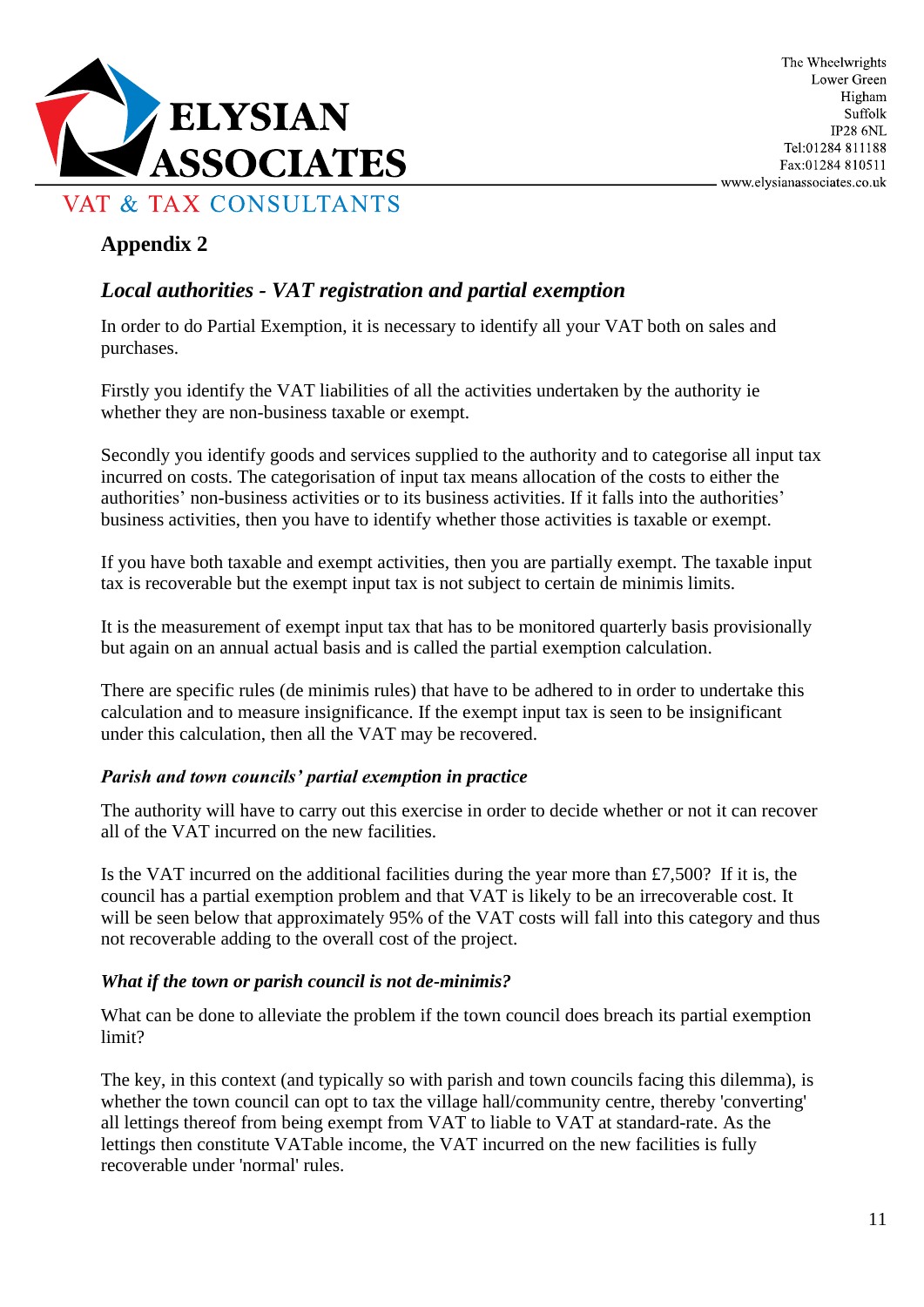

This though results in users of the facilities having to pay VAT on their lettings, VAT which is likely to be a real cost given users are unlikely to be VAT-registered businesses.

The town council thus has a political decision to make which is typical of such scenarios; does it accept the additional cost of irrecoverable VAT in order to keep the charges payable by local community groups as low as possible or does it opt to tax in order to recover the VAT incurred but then have to charge VAT on lettings?

And if the latter, there is a further political decision; whether to increase charges to cover the VAT or rather absorb some (or all) of that VAT in lower charges but at the cost of a loss in real net income to the council?

In fact, there is a further complication in the context of Opting to Tax the facilities, as it is far from certain that an Option to Tax would be fully effective in such circumstances.

This is because local community group users may well be charitable bodies letting the facility for their charitable non-business purposes and so able to block the effect of the option *(under para.7(1) of Schedule 10 to the VAT Act 1994)*, so rendering their lettings VAT-exempt with renewed partial exemption implications for the council.

In practice, therefore, the 'safest' solution is for smaller parish and town councils contemplating major capital expenditure to try and restrict VAT thereon to no more than £625 per month or £7,500pa on average. Otherwise, it may well be necessary to factor into the budget for the project the cost of the irrecoverable exempt-attributable VAT incurred as a consequence, and not just on the project itself but all other exempt-attributable VAT incurred, too.

Elysian Associates

3rd August 2020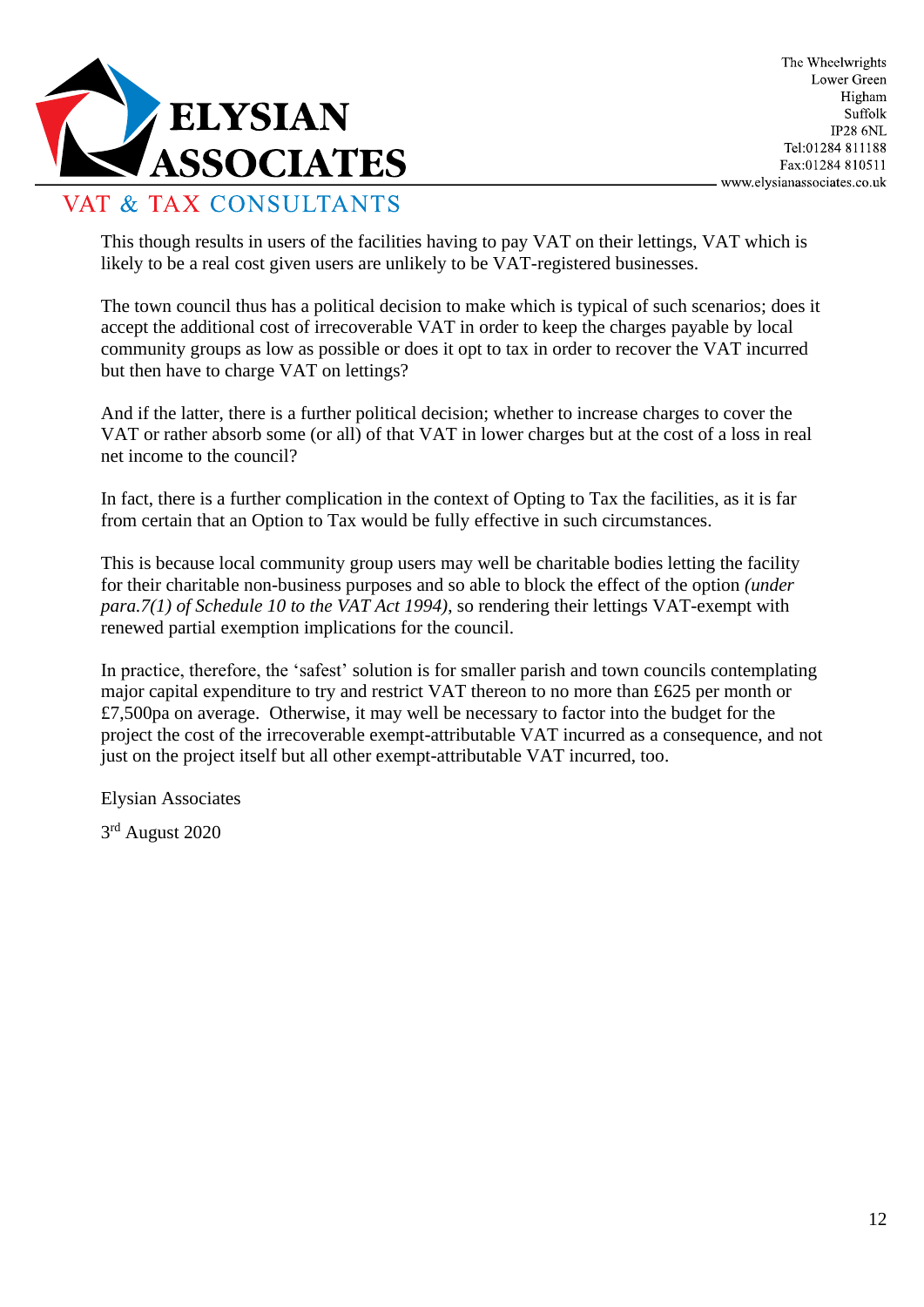

### *Zero Rated Village Halls*

### **Background**

Guidance on what 'use as a village hall or similarly' means is contained in Public [Notice](http://customs.hmrc.gov.uk/channelsPortalWebApp/channelsPortalWebApp.portal?_nfpb=true&_pageLabel=pageLibrary_ShowContent&propertyType=document&columns=1&id=HMCE_CL_000513) [708](http://customs.hmrc.gov.uk/channelsPortalWebApp/channelsPortalWebApp.portal?_nfpb=true&_pageLabel=pageLibrary_ShowContent&propertyType=document&columns=1&id=HMCE_CL_000513) Buildings and construction at Section 14.7.3.

The relief is aimed at situations where the local community forms a charity or uses an existing charity to organise the construction and operation of a building for itself to provide for its social or recreational activities. It is for the community to decide the range and mix of social or recreational activities it wants and how the building is designed and equipped to meet those needs.

### **Characteristics of a village hall**

Where a village is concerned, the local community traditionally organises itself by forming a village hall committee to fund the construction and management of a building to provide for a variety of social or recreational activities. The building is vested in village hall trustees who are usually drawn from representatives of local groups who use the hall.

Such buildings are often small and contain basic amenities, supporting a multi-use hall. It is hired out to the local community for a modest fee for use by a range of local clubs and groups, and also for wedding receptions, birthday parties, playgroups and other leisure interests.

However, the size, and level of provision and facilities will be decided by the local community.

The inclusion of 'similarly' provides for communities other than villages that organise themselves in a way that is similar to those in a village in providing a venue for social or recreational activities. Thus, 'similarly' means similar to the way a village hall operates and not a building that provides for a range of activities associated with a village hall.

#### **Buildings used similarly to village halls**

Examples of buildings that can be seen as being 'used similarly…', when the above characteristics are present, can be found at Section 14.7.3 of Public Notice 708, as well as examples of buildings that can't.

In Sport in Desford (VTD 18914), a committee comprised of members of the local Parish Council and the local community was formed to raise funds for the construction of a clubhouse for use by the local community for a variety of sporting and recreational facilities. The Tribunal confirmed that sporting activities fall within the definition of social or recreational activities: We find that the sporting activities fall within the definition of 'social or recreational activities. A high degree of sporting use does not make the use dissimilar to the use of a village hall.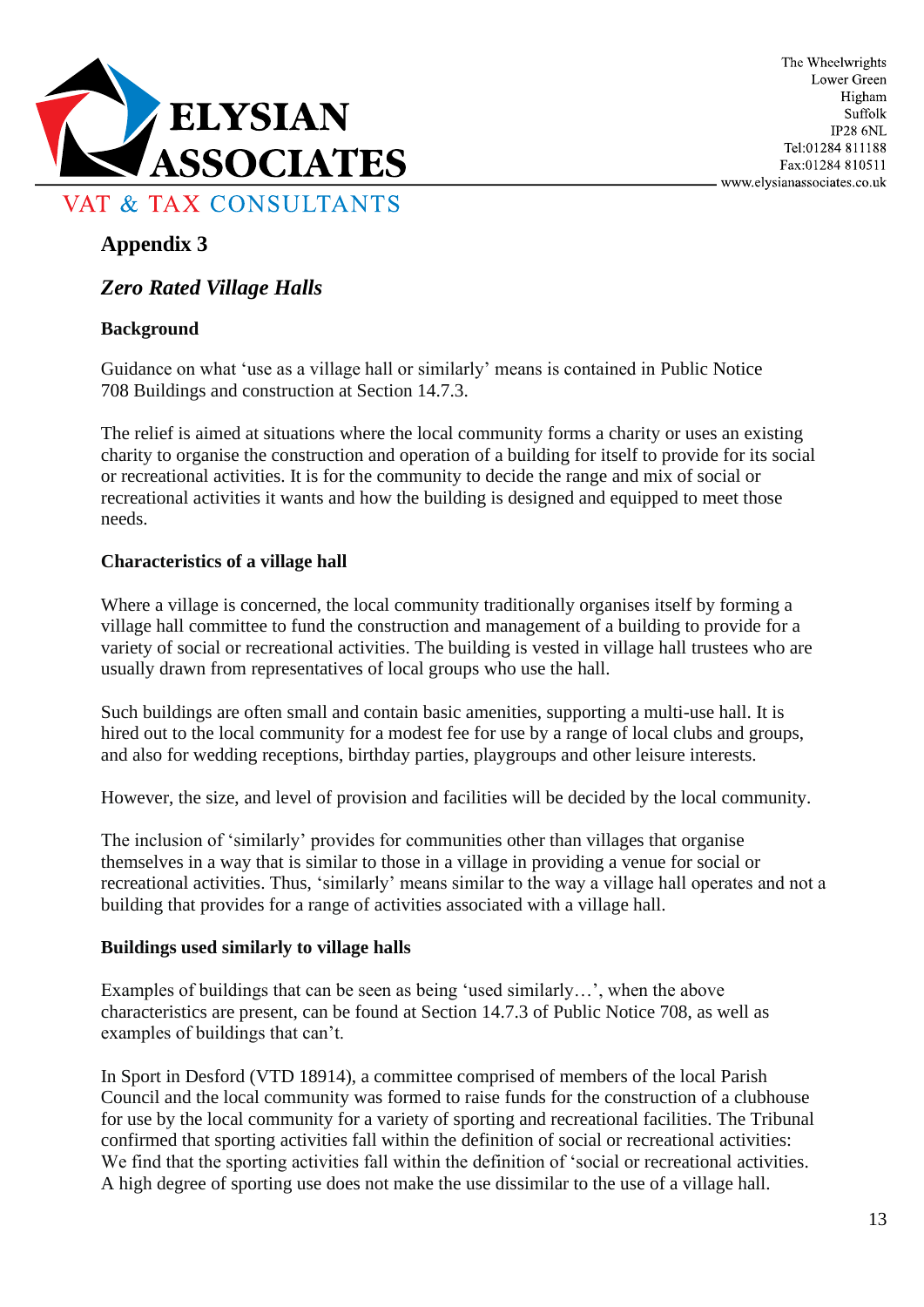

However, a building designed for a particular sporting activity, for example, a swimming pool and ancillary facilities isn't similar to a village hall. A building used similarly to a village hall must be capable of meeting the social and recreational needs of the local community and not simply confined to a special interest group.

In Jubilee Hall Recreation Centre Ltd ([1999] STC 381), the Court of Appeal considered the extent of 'similarly' in this context. Sir John Vinelott rejected the previous High Court approach, which held that 'similarly' meant similarity of function in providing social and recreational facilities and is a building to which the local community engage in social and recreational pursuits. He held that:

In this context the plain purpose of sub-paragraph (b) was in my judgment to extend the relief in sub-paragraph (a) to the case where a local community is the final consumer…in the sense that the local community is the user of the services (through a body of trustees or a management committee acting on its behalf) and in which the only economic activity is one in which they participate directly.

We accept that use of the building can be by people from outside the local community. However, use by a local community can't be extended to a building that is principally used by people that reside outside the locality. Sir John Vinelott in Jubilee Hall Recreation Centre Ltd agreed with the view expressed by the Tribunal in this point, saying:

Like the Tribunal I have 'great difficulty with the notion that the daily influx on working days into an area of the people to staff its offices and shops and to attend its colleges, even if they have a greater attachment than its flocks of visiting tourists, are part of the local community'. It may be claimed by schools and other educational establishments that by offering limited public access to sports halls and other recreational facilities that they qualify as similar to a village hall.

The Court of Appeal rejected this line of reasoning in St Dunstan's Educational Foundation ([1999] STC 381), primarily on the following grounds:

• the use by attendees of the school wasn't as members of the local community, but in their role as pupils

• the sports hall wasn't used solely for a relevant charitable purpose as required under Item 2(a) and Note 6(b), but was intended, in part, also for educational use. Therefore, on a strict liability application the building fails the sole use test, and this will inevitably apply to other educational establishments endeavouring to obtain zero rating for buildings under Note 6(b).

Elysian Associates 3rd August 2020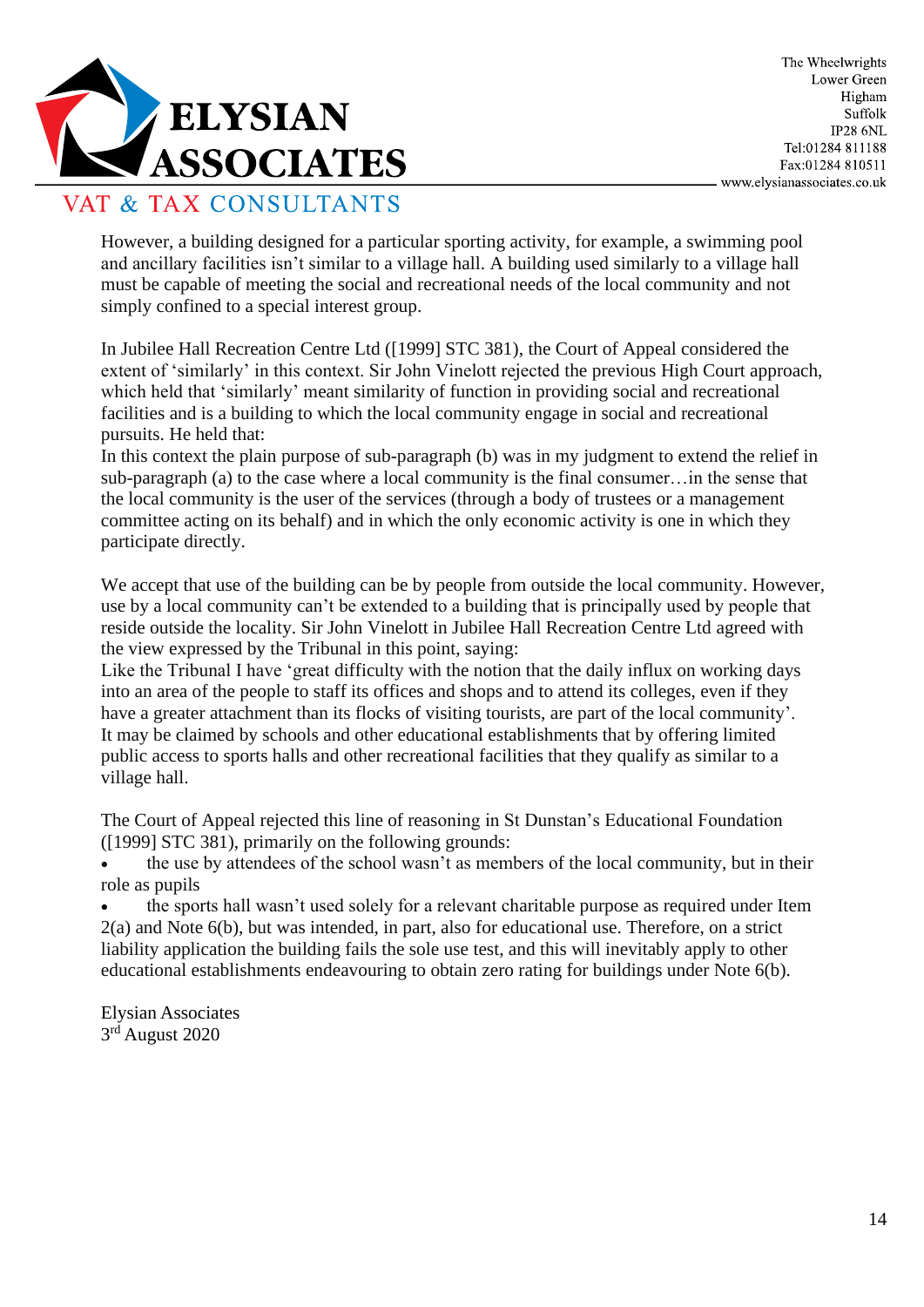

# **VAT 126 claims of "non-business" input tax**

Local Authorities can claim a VAT refund as an organisation not registered for VAT

You can use an online service (VAT126) to claim back VAT if you're exempt from it as a local authority, academy, public body or eligible charity.

### **Who can claim?**

You can use this service to claim back VAT for "non-business activities" if your organisation is either:

- a local authority or similar body
- an academy school or multi-academy trust (MAT)
- a charity in palliative care, air ambulance, medical or search and rescue
- a non-departmental body or similar body not registered for VAT

Your claim must be submitted within 3 years after the end of the month in which you received the supply if you're a local authority, but it must be made within 4 years if you're a charity, an academy school or MAT.

### **What you need?**

You'll need:

- your Unique Reference Number sent to you by HMRC if you've already claimed
- your registered organisation postcode
- the start and end dates for your VAT claim
- a bank statement dated within the last 3 months from your claim to confirm your new address or bank account (if these have changed)

If you're claiming a refund for up to 5 invoices, you'll need to manually enter the following information for each invoice:

- the invoice date
- the supplier's VAT registration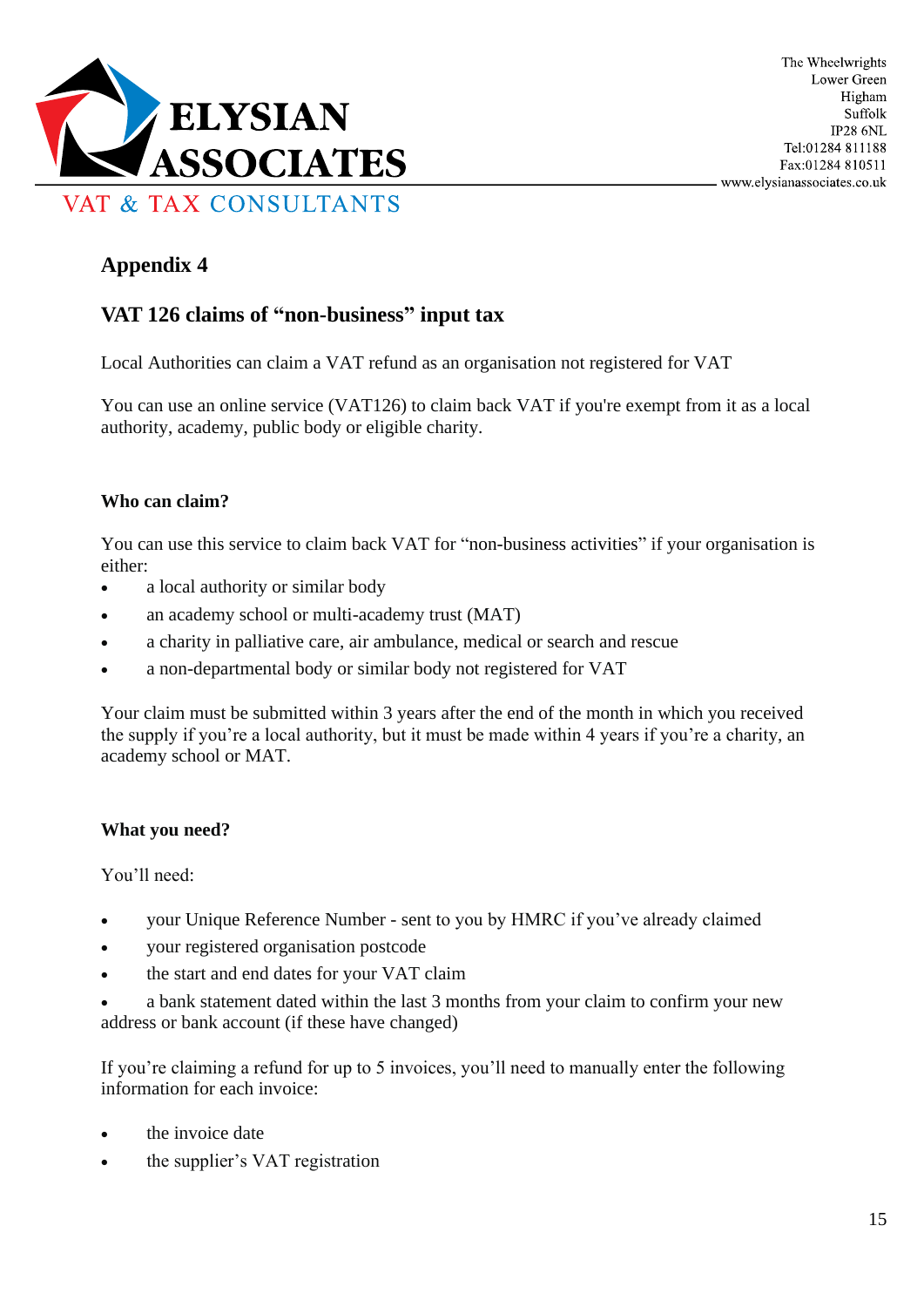

The Wheelwrights Lower Green Higham Suffolk **IP28 6NL** Tel:01284 811188 Fax:01284 810511 www.elysianassociates.co.uk

### VAT & TAX CONSULTANTS

- the VAT amount
- the name of the organisation receiving goods or services on the invoice
- a brief description of goods or supplies

If you're claiming a refund for more than 5 invoices, you'll need to upload one spreadsheet or document providing the details above for all invoices.

### **What are non-business activities?**

#### **The general rule**

Because VAT is a tax on transactions, individual circumstances need to be considered according to their facts. But the general rule is that where a public body is funded by way of public expenditure (such as grant-in-aid) to do something for the public good, it's unlikely to be engaging in business activities for VAT purposes. Such activities are outside the scope of VAT.

Conversely, where a public body supplies goods or services for consideration and by way of business, and it's registered or required to be registered for VAT, such activities are within the scope of VAT. The term 'business' has a wide meaning for VAT purposes. See [VAT](https://www.gov.uk/hmrc-internal-manuals/vat-business-non-business/vbnb21000) Manual Business and [Non-Business](https://www.gov.uk/hmrc-internal-manuals/vat-business-non-business/vbnb21000) VBNB21000.

The following outlines the main differences between business and non-business activities.

#### **Business activities**:

are mainly concerned with making supplies to other persons, for any form of payment or 'consideration', whether in money or otherwise

- have a degree of frequency and scale
- continue over a period of time are actively and earnestly pursued.
- are within the scope of VAT and may be standard rated, zero-rated or exempt

#### **Non-business activities are:**

• activities you carry out for no charge and no other form of consideration, including leases you grant, or the freehold sale of land and buildings, for the nominal payment of a peppercorn or a pound and where no other form of payment is involved

• activities you carry out for academies or multi-academy trusts in relation to travel for training, childcare vouchers and school trips